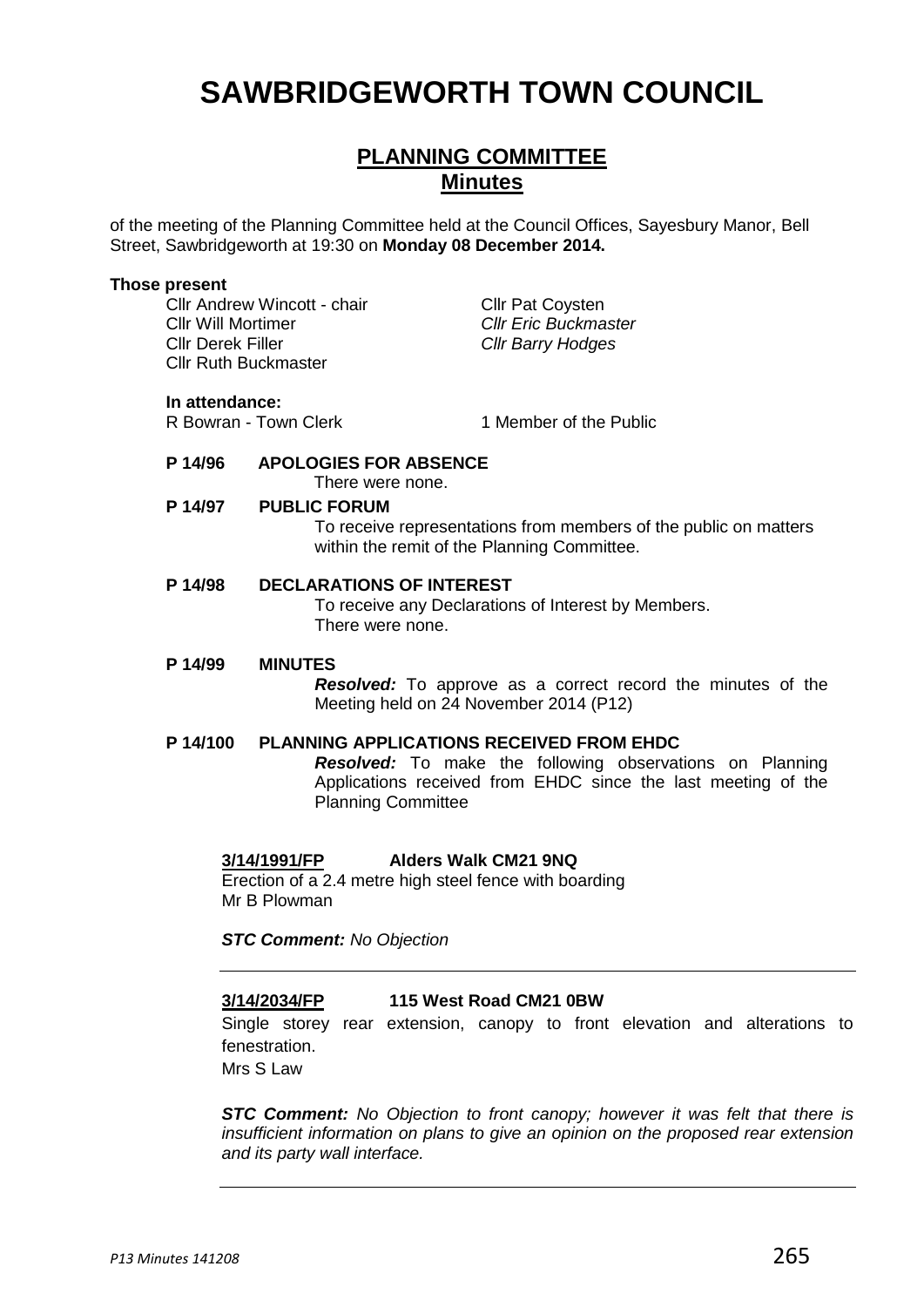### **3/14/2057/FP (Retrospective) Barley Barn Nursery, 4 Bell Street CM21 9EN**

Portacabin and 3.4 metre high fence between 2 & 4 Bell Street Mr S Belofsky

*STC Comment: Objection on health and safety grounds in that there does not appear to be any emergency exit from the installed Portacabin. Any exit towards Bell Street is inhibited by the prior installation of a fence.*

#### **3/14/2069/FP Plymouth House The Square CM21 9AE**

Extension to roof to enable conversion of office building to 5 x apartments. Alterations to fenestration and insertion of 3 x roof lights in rear roof. Mr J Goodwin

*STC Comment: No Objection*

#### **3/14/2070/FP 17 Fairway CM21 9NH**

Insertion of dormer windows to front and rear elevations and alterations to fenestration Mrs L Macloud

*STC Comment: No Objection*

#### **3/14/2082/FP 30 Forebury Avenue CM21 9BG**

Single storey side and rear extensions and conversion of garage to habitable room Mr N Elia

*STC Comment: No Objection*

# **3/14/2091/FP 32 The Orchards CM21 9BB**

Single storey rear extension Mr M Amos

*STC Comment: No Objection*

# **P 14/101 LATE PLANNING APPLICATIONS**

To consider any Planning Applications received from EHDC following the publication of the meeting agenda and received before 05 December 2014.

#### **3/14/2055/FP Fair Green House CM21 9AJ**

Two Storey side extension Mrs J Heath

*STC Comment: No Objection*

#### **3/14/2055/LB Fair Green House CM21 9AJ**

Two Storey side extension Mrs J Heath.

*STC Comment: No Comment, Committee do not have the expertise*